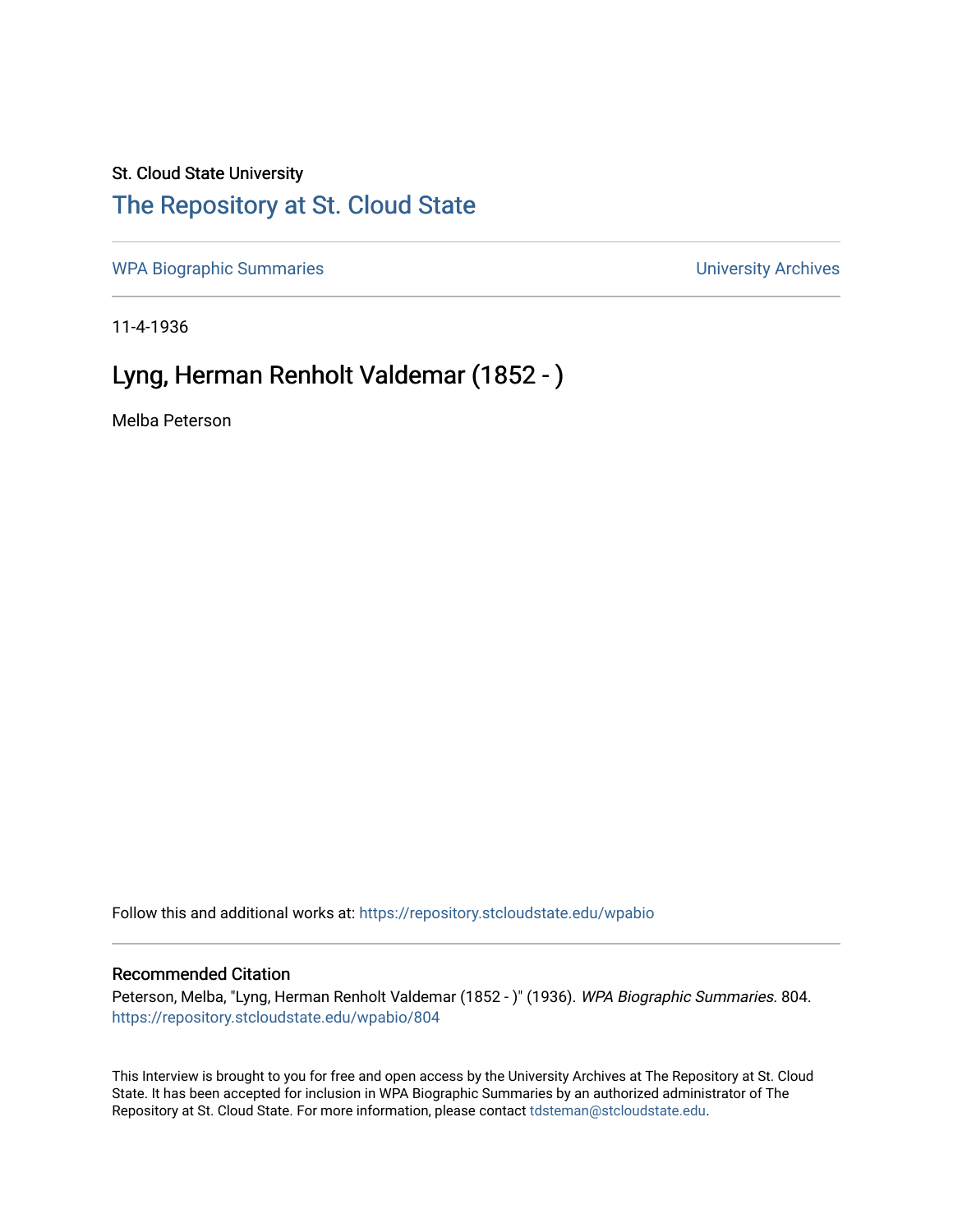#### LYNG; HERMAN **RENHOLT** VALDEMAR

 $\mathcal{N}_{\alpha}$ 

File No.  $3-833$ 

 $-2$ 

Herman Renholt Valdemar Lyng was born on January 11, 1852, at Trandhjem, Norway. He is the son of Ole Peter and Martha **Lyng.** He has had three sisters, Laura, Anna and Oline, and one brother, John. The only one surviving is Oline (Lyng) Walstad of Northfield, Minnesota. Herman Lyng attended the common schools of Norway.

Herman Lyng came to America in 1872. He came to New York by steamboat. From New York, he took the train to Lansing, Michigan. From there he went by train to Houston County, Minnesota, where he lived until 1875.

On May 2, 1875, Herman Lyng married Julia Haroldseth at Deborah, Iowa, in the Norwegian Lutheran Church.

After their marriage, they moved to Rice County, Minnesota, where they settled on a small farm near Northfield. Their farm equipment was a seeder, reaper, and horse power threshing machine.

In about 1883, they moved to Estelline, South Dakota, on a claim. Here they fought drought for several years. All they had was a few cows and a yoke of oxen (named Duke and Dime). In 1888, Herman Lyng started out with his family in a covered wagon being pulled by his oxen. He didn't know where he was going, but finally decided to locate about four miles north of Sauk Centre near Fairy Lake.

Here Mr. Lyng built a log house and log stable. Then he set about clearing the land so that he could raise some crops. They lived on this farm until 1915, when they retired and moved into Sauk Centre, where they now live.

Mr. and Mrs. Lyng had several children. Those living at the present time are Oscar J. Lyng, a farmer near Sauk Centre, was born on February 26, 1876 at Spring Grove, Minnesota; Mrs. Albert Eckberg (Mary) residing in Sauk Centre, was born near Northfield, Minnesota on May 22, 1878; Mrs. Jonas Eckberg (Clara) residing in Sauk Centre, was born on April 25, 1879